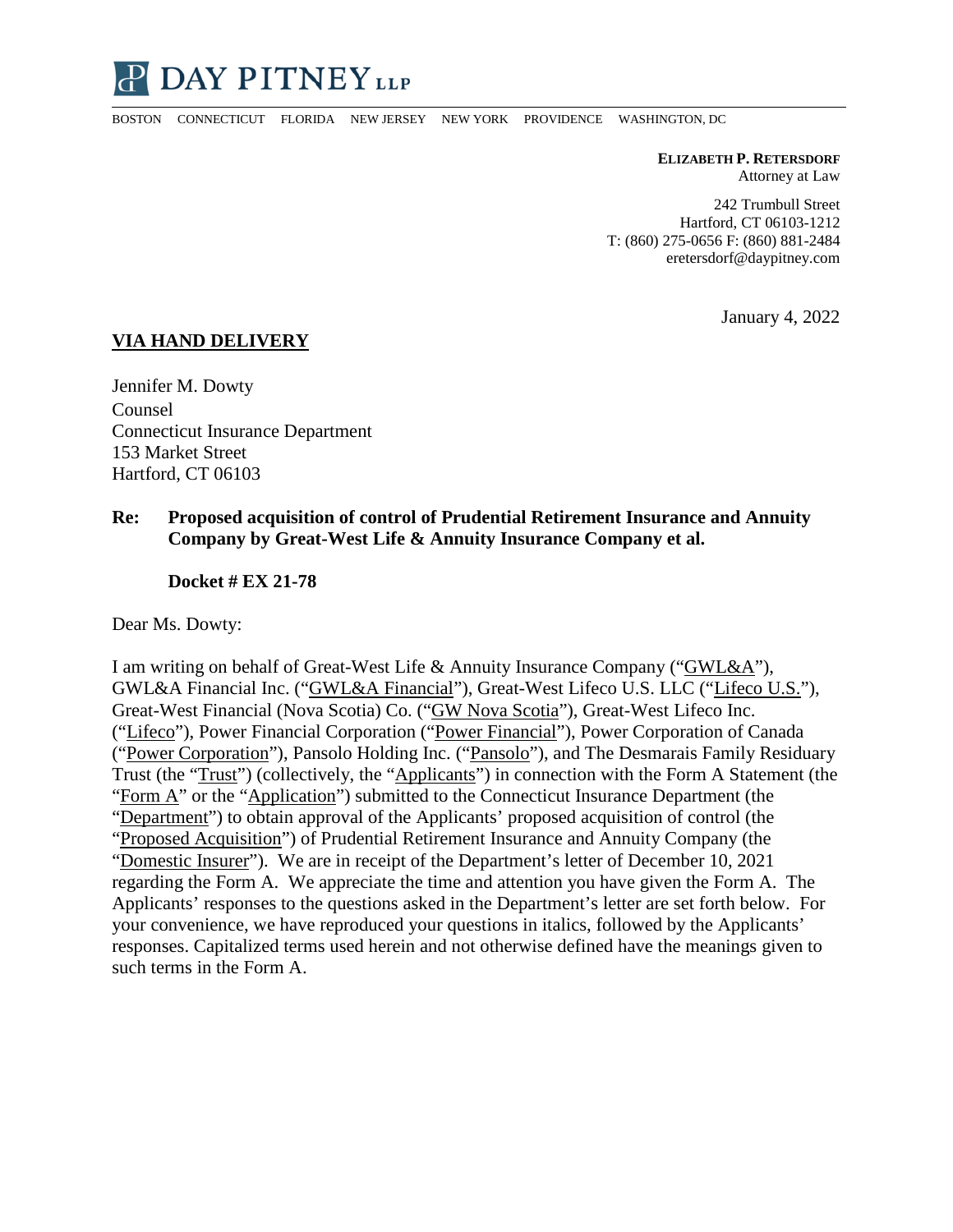Jennifer Dowty, Esq. January 4, 2022 Page 2

### **ITEM 1. INSURER AND METHOD OF ACQUISITION**

*1. With regard to the entire Form A Application, please provide the Entire Agreement as outlined in Section 8 of the Guarantee Agreement. (Exhibit D). Additionally, the Department has noticed in the Master Transaction Agreement the following language throughout the document pertaining to certain terms: "Error! Reference source not found." Please provide clarification.*

The Applicants will provide the requested documents to the Department for in camera review to determine the appropriate submission in the Amended and Restated Form A. Additionally, the references in the Master Transaction Agreement to *"Error! Reference source not found."* were an inadvertent error due to the PDF conversion process. Please find attached as  $Exhibit A$  an updated redacted copy of the Master Transaction Agreement.

### **ITEM 2. IDENTITY AND BACKGROUND OF THE APPLICANT**

*2. On Page 6 of the Form A it is stated that CDS Clearing and Depositary Services Inc. ("CDS & Co.") has more than 10% ownership of Great-West Lifeco Inc. Please provide details as to why an exemption from change in control has not been filed with the Department. Furthermore, provide details as to why CDS & Co. is not considered an applicant.*

CDS & Co. does not beneficially own or control any shares of Lifeco. Lifeco is a Canadian publicly traded company with shares listed and traded on the Toronto Stock Exchange. As such, individual investors can purchase and hold Lifeco shares through licensed brokerage firms. CDS & Co. is the registration name for The Canadian Depository for Securities Limited, Canada's national securities depository, clearing and settlement company. CDS & Co. is owned and operated by the TMX Group, the same group that owns the Toronto Stock Exchange. CDS & Co. acts as the nominee for Canadian brokerage firms through which publicly traded shares of Canadian public companies, such as Lifeco, are registered and held in book entry form on behalf of individual investors who beneficially own such shares. CDS & Co. serves the same function in Canada as Cede & Co. does in the United States public securities marketplace.

The intent of the statement in the Form A was to indicate that, because publicly traded common shares of Lifeco held by individual investors are registered in the name of CDS & Co., as the nominee for such investors, Lifeco does not have knowledge of the number of shares held by any such individual beneficial owner. However, any individual beneficial owner that beneficially owned more than 10% of Lifeco's publicly traded common stock would be legally required under applicable Canadian securities laws to publicly disclose such ownership. No such individual investors have disclosed ownership in excess of 10% of Lifeco's common stock. As a result, to Lifeco's knowledge, there are no beneficial owners of more than 10% of Lifeco's capital stock other than Power Financial.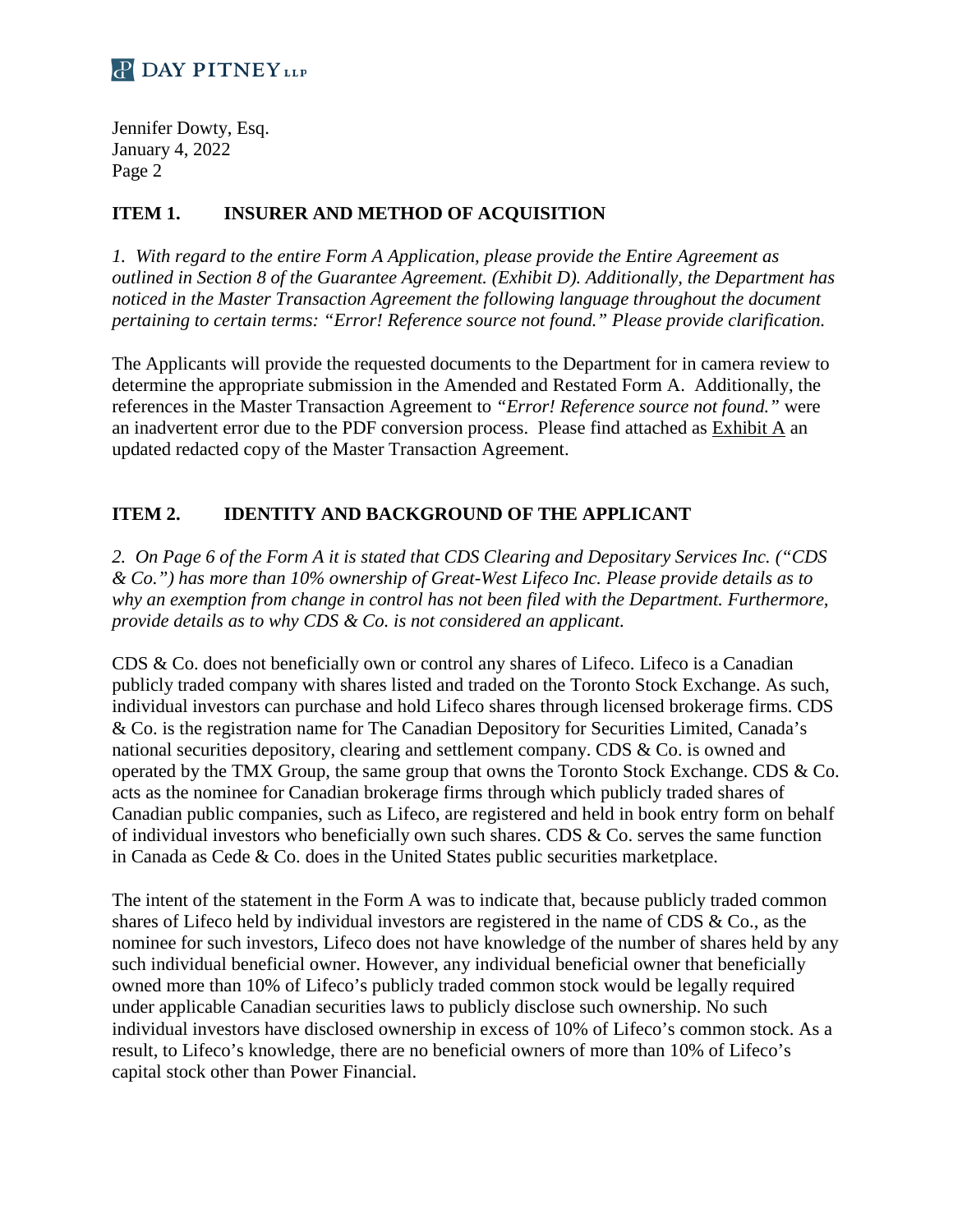Jennifer Dowty, Esq. January 4, 2022 Page 3

*3. The Form A states on pages 7-8 that Pansolo beneficially holds approximately 99.73% of outstanding Participating Preferred Shares and approximately 7.78% of the outstanding Subordinate Voting Shares of Power Corporation of Canada. This equals approximately 50.89% of the voting interest and 15.24% of the total equity interests in Power Corporation of Canada. The Applicant further states that Pansolo has pledged 100% of the Participating Preferred Shares and approximately 36% of the Subordinate Voting Shares of Power Corporation to certain Canadian bank lenders as security for its obligations thereunder. Please provide the Agreements with the lenders so that the Department can evaluate these agreements and determine if they meet our control standards.*

The requested agreements are highly confidential and reflect commercial and financial information that derives independent economic value from not being generally known to, and not being readily ascertainable by proper means by, other persons who can obtain economic value from their disclosure or use. The Applicants will provide the documents to the Department for in camera review to determine the appropriate submission, if any, regarding these agreements.

### **ITEM 3. IDENTITY AND BACKGROUND OF INDIVIDUALS ASSOCIATED WITH THE APPLICANT**

*4. The Form A states that the Applicants are continuing to evaluate the specific composition of the directors and executive officers. Please provide an update along with charts in the following format for officers and directors for the Domestic Insurer on a post-acquisition basis.*

Set forth below is a list of proposed directors and executive officers of the Domestic Insurer following the Closing of the Proposed Acquisition.

| <b>Directors</b>      |                    |
|-----------------------|--------------------|
| Name                  | Title              |
| Andra Bolotin         | Director           |
| <b>Harry Dalessio</b> | Director           |
| Jonathan Kreider      | Director           |
| <b>Rich Linton</b>    | Director, Chairman |
| <b>Mary Maiers</b>    | Director           |
| Tina Wilson           | Director           |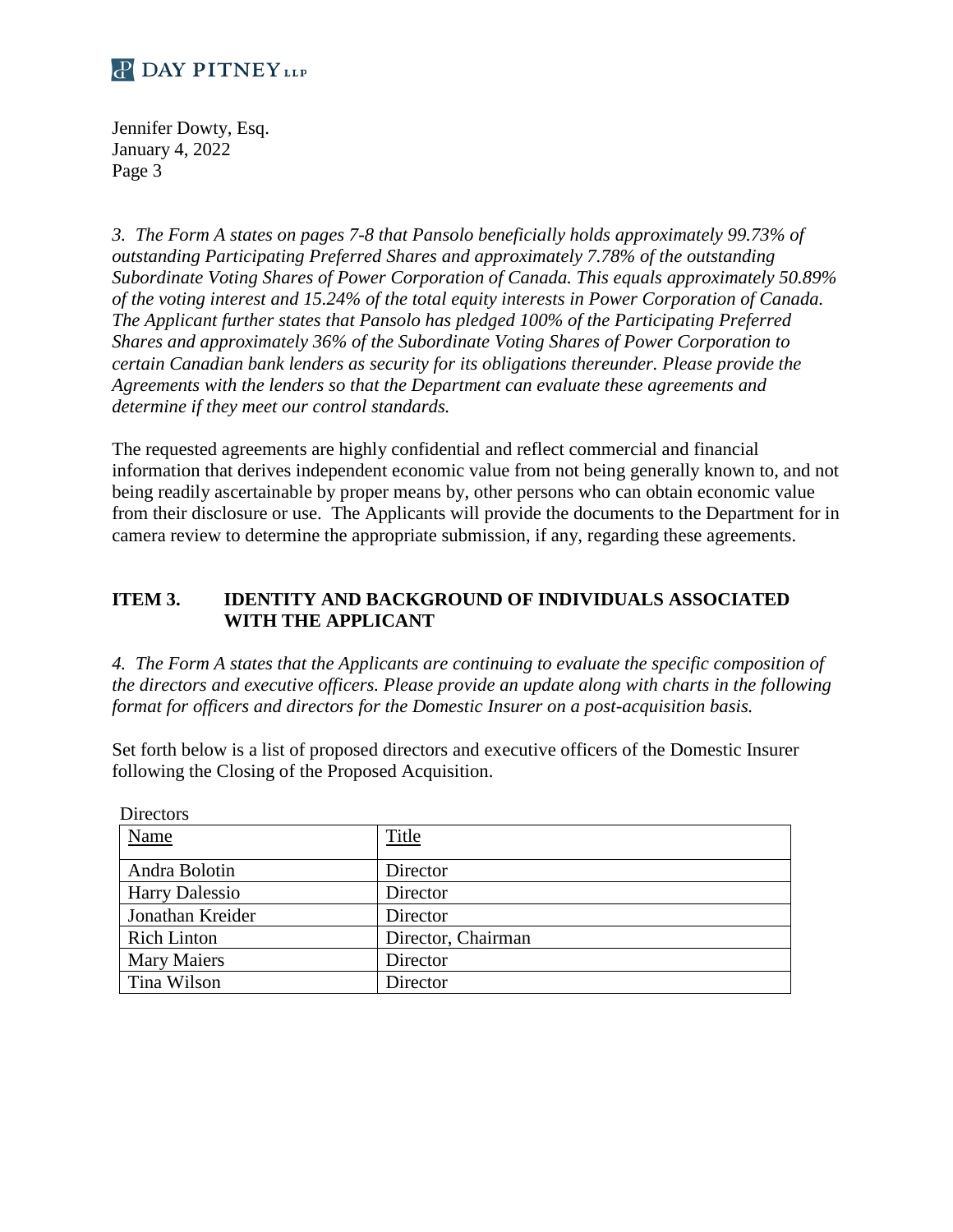

Jennifer Dowty, Esq. January 4, 2022 Page 4

**Officers** 

| Name                    | Title                                         |
|-------------------------|-----------------------------------------------|
| <b>Christine Moritz</b> | President and CEO                             |
| Kara Roe                | <b>Chief Financial Officer and Controller</b> |
| Vanessa Barker          | Treasurer and VP                              |
| Ryan Logsdon            | Secretary                                     |

*5. As the Department has not yet received Third Party Verification Reports a review of the biographical affidavits has not yet occurred. Upon review further questions may be submitted.*

As noted in the Form A, the Applicants have submitted the NAIC Biographical Affidavits of the directors and executive officers of the Applicants to a third-party background check service provider, Owens Online. Owens Online will separately provide Third Party Verification Reports to the Department with respect to those individuals.

The NAIC Biographical Affidavits executed by each of the proposed directors and executive officers of the Domestic Insurer will be provided to the Department as soon as they are available and will also be provided to a third-party background check service provider at that time.

The Applicants acknowledge that the Department may have additional questions after receiving and reviewing the Third Party Verification Reports.

*6. While we have not requested them, the Department reserves the right to receive credit histories for all individuals associated with the Applicants.* 

The Applicants acknowledge that the Department reserves the right to receive these credit histories.

### **ITEM 4. NATURE, SOURCE AND AMOUNT OF CONSIDERATION**

*7. According to the Form A, the total purchase price is approximately \$3.55 billion. Please provide an update on the issuance of approximately \$1.2 billion of limited recourse capital notes and approximately \$1 billion of short-term debt.* 

The Applicants would like to clarify that the \$3.55 billion amount does not represent the total cash purchase price or Closing consideration for the Proposed Acquisition that is to be paid by GWL&A to Prudential or its affiliates in connection with the Closing. As discussed in the Form A, the \$3.55 billion amount represents the estimated total value of the Proposed Acquisition to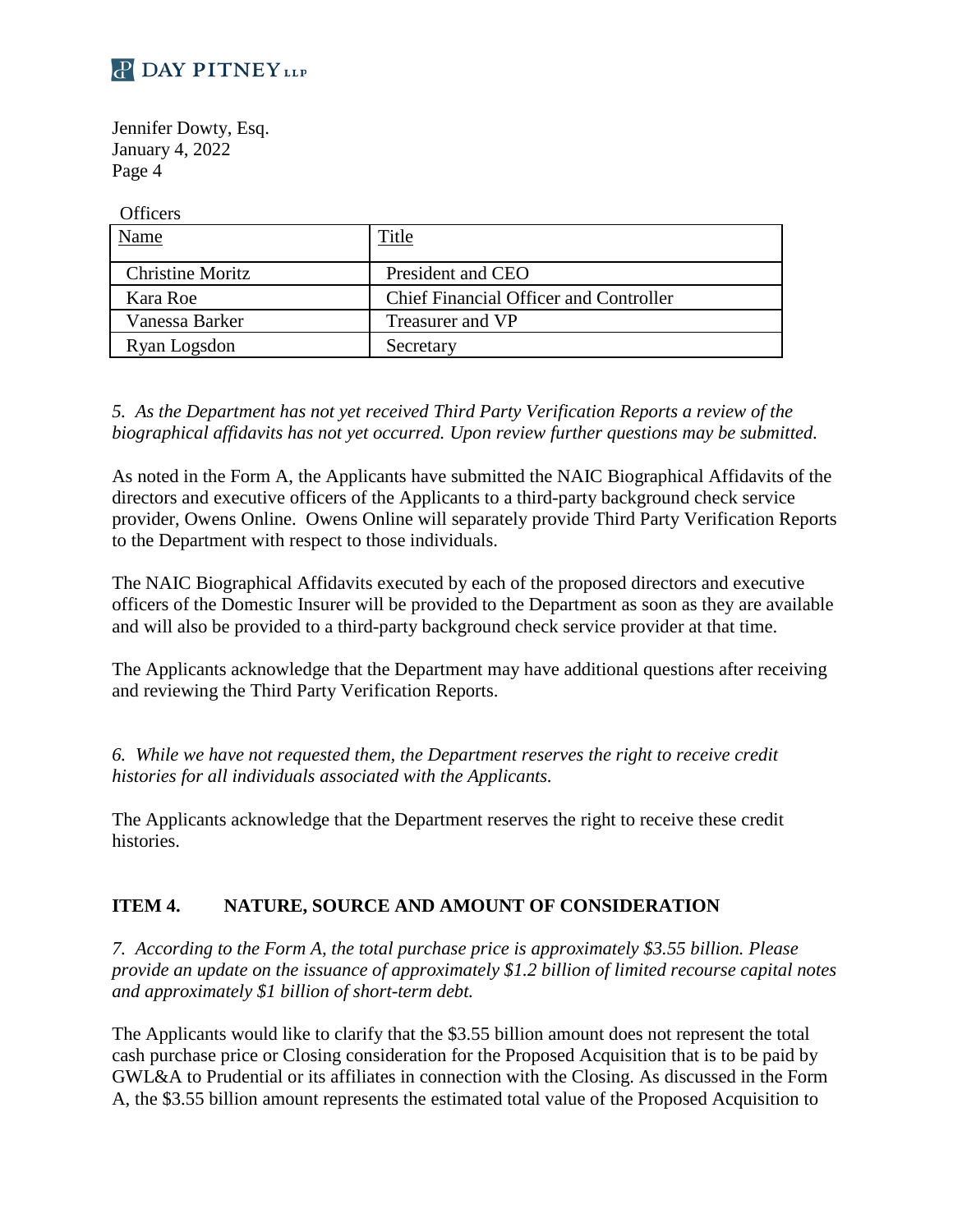Jennifer Dowty, Esq. January 4, 2022 Page 5

the Applicants and includes capital included in the companies that are being acquired (primarily, the Domestic Insurer) and incremental capital required in connection with the Proposed Acquisition.

The total consideration that will be payable to Prudential or its affiliates will be approximately \$2.307 billion, subject to adjustment at the Closing based on the Adjusted Statutory Book Value, Other Acquired Companies Shareholders Equity and the Adjustment for PRIAC IMR Tax Grossup (each as defined in the Master Transaction Agreement).

Lifeco raised \$1.5 billion Canadian dollars, equivalent to approximately \$1.193 billion USD at the time the transaction was executed, through the sale of limited recourse capital notes that were issued in a Canadian-market public bond offering that closed on August 16, 2021. The "Prospectus Supplement dated August 9, 2021" issued by Lifeco in connection with the offering of the limited recourse capital notes, which was submitted as Exhibit I of the Form A, includes a description of the terms and conditions of the limited recourse capital notes. \$1.193 billion of the proceeds of the limited recourse capital note offering were transferred from Lifeco to GWL&A through a series of intercompany transactions in late August and are being held and invested by GWL&A pending the Closing.

\$1 billion of the remaining Closing consideration will be raised by GWL&A's parent company, Lifeco U.S., through additional short-term financing that will be completed closer to the anticipated Closing date. This financing will consist of two loans taken from Canadian lenders:

- 1. Lifeco U.S. has in place an existing revolving credit facility with Royal Bank of Canada that currently has a maximum borrowing limit of \$500 million. Lifeco U.S. intends to draw \$500 million on this facility shortly prior to the Closing.
- 2. Lifeco U.S. has negotiated a commitment from The Bank of Nova Scotia ("Scotiabank") to provide a \$500 million unsecured two year term loan. Scotiabank has committed to underwrite and arrange such a term loan subject to completion of a definitive loan agreement and ancillary documentation.

To avoid unnecessary commitment fees and interest charges, Lifeco U.S. does not intend to draw funds under either the RBC Credit Facility or Scotiabank term loan facility until shortly before the anticipated Closing of the Proposed Acquisition.

*8. It is stated in the Form A that the Applicants anticipate that interest and principal payments on the Acquisition Financing may be funded in part using income generated by the acquired business and the Domestic Insurer. Be reminded that ALL dividends contemplated by the Applicant must be pre-approved by the Commissioner prior to payment for the next two years post-closing. Subsequent to the two-year period extraordinary dividends require pre-approval.*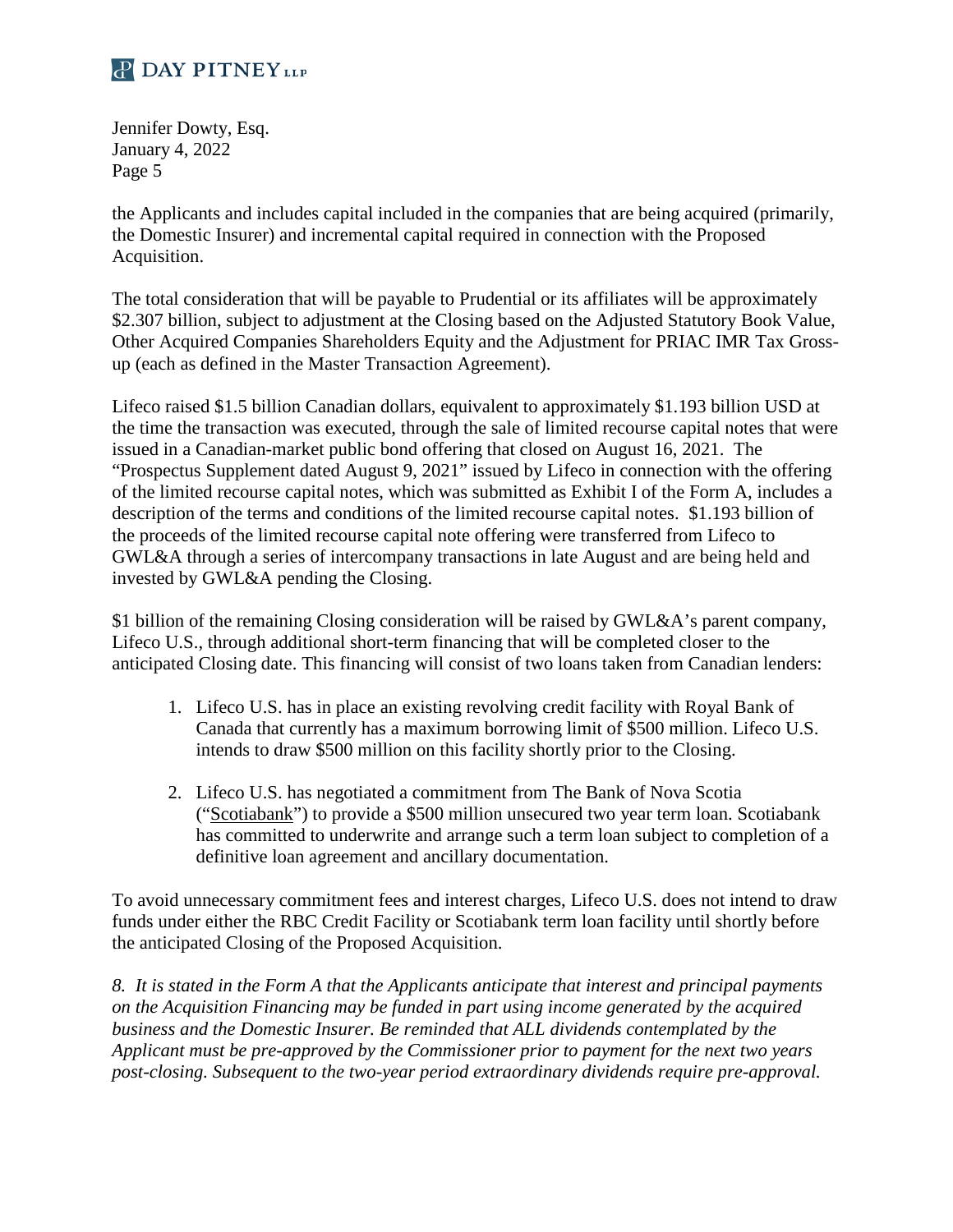

Jennifer Dowty, Esq. January 4, 2022 Page 6

The Applicants acknowledge that, for two years post-Closing, all dividends by the Domestic Insurer must be pre-approved by the Commissioner prior to payment, and that, following the two-year period, extraordinary dividends continue to require pre-approval, in each case, in accordance with Conn. Gen. Stat. § 38a-136.

### **ITEM 5. FUTURE PLANS OF INSURER**

*9. With regard to Exhibit E, Plan of Operations and Financial Projections, please elaborate on the following:* 

*a. Please provide a high-level overview of any non FSS Business remaining in the Domestic Insurer. Also provide an estimate, by type of business, currently being contemplated for movement into Empower Retirement, LLC.* 

Non-FSS Business Remaining in the Domestic Insurer

As part of the Proposed Acquisition, the parties have agreed that certain "Excluded Contracts" that are not part of the FSS Business, including certain pension risk transfer products, longevity reinsurance transactions and a portion of legacy business the Domestic Insurer acquired from Connecticut General Life Insurance Company, would be transferred (the "Novation") from the Domestic Insurer to PICA by means of assignment and assumption agreements and/or transfer and continuation deeds or similar instruments, in either case including a full release of the Domestic Insurer. The Domestic Insurer has advised the Applicants that the Novation has been completed with respect to certain Excluded Contracts, including with respect to the pension schemes and annuity arrangements (LRT) approved as part of the Department's December 14, 2021 Form D approval letter, and the parties remain hopeful that Novation of the remaining out-ofscope blocks will be achieved prior to Closing. To the extent the Novation is not fully achieved at or prior to Closing with respect to all such Excluded Contracts, they will be reinsured by PICA, subject to receipt of any required regulatory approvals. In either event, the Master Transaction Agreement includes an indemnity from Prudential for any losses from such Excluded Contracts (or any other Excluded Business as defined in the Master Transaction Agreement).

#### Movement of Certain Business to Empower Retirement, LLC

As described in Exhibit E (Plan of Operations and Financial Projections) of the Form A, GWL&A manages and delivers its existing retirement plan businesses through a group of wholly owned operating subsidiaries, including Empower Retirement, LLC ("ER LLC"). ER LLC serves as the retirement plan recordkeeper and administrator for GWL&A's existing retirement plan clients. Retirement plan recordkeeping and administrative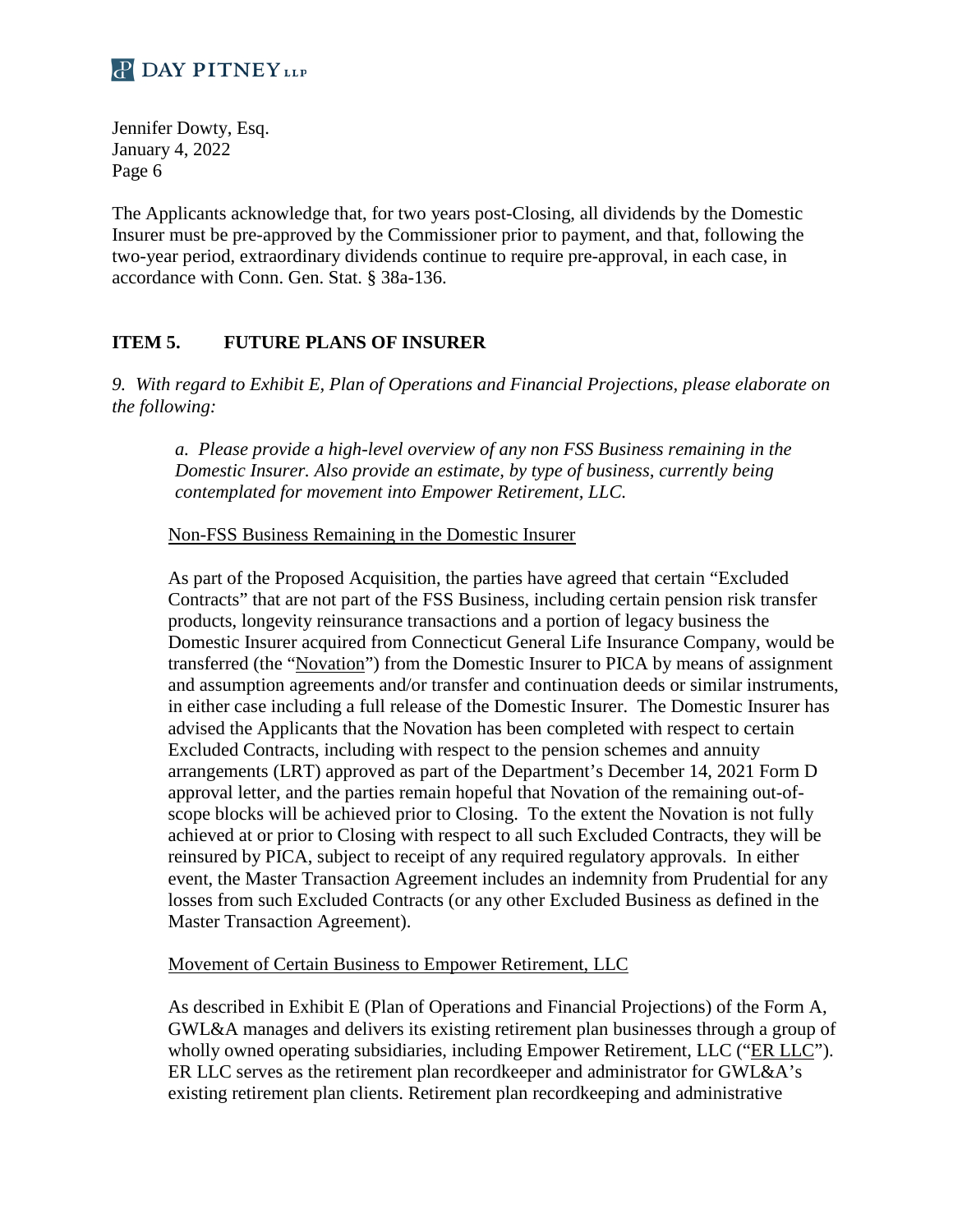Jennifer Dowty, Esq. January 4, 2022 Page 7

> services are typically provided pursuant to non-insurance administrative services agreements between ER LLC and clients. GWL&A and its New York domiciled subsidiary, Great-West Life & Annuity Insurance Company of New York, provide all insurance products offered to these retirement plan clients.

The Domestic Insurer's business is similar in nature, consisting of both retirement plan insurance products and services and non-insurance retirement plan recordkeeping and administrative services. The non-insurance services are provided pursuant to administrative services agreements that will be held by the Domestic Insurer at and through the Closing. At some point following the Closing, and subject to obtaining any necessary regulatory approvals or non-disapprovals, GWL&A may desire to assign the non-insurance administrative services agreements held by the Domestic Insurer to ER LLC to align the acquired retirement plan recordkeeping and administrative services business with GWL&A's operating model for its existing business, under which ER LLC directly provides retirement plan recordkeeping and administrative services to clients.

GWL&A is in the process of analyzing the potential impacts on the Domestic Insurer's existing customers and the operation of the business of transferring these non-insurance administrative service agreements to ER LLC. In order to minimize impacts on customers and operations, GWL&A currently anticipates that these contracts would not be transferred out of the Domestic Insurer prior to the completion of the integration of the business acquired through the Proposed Acquisition, which is anticipated to be completed no earlier than late 2023 and is more likely to be completed in early or mid-2024.

As was also discussed in Exhibit E (Plan of Operations and Financial Projections) of the Form A, ER LLC serves as the shared services provider to GWL&A and its subsidiaries and as the employer for substantially all of the enterprise's employees, including the employees who will be joining the enterprise from Prudential in connection with the Proposed Acquisition. As such, during the period prior to the transfer of the noninsurance administrative services agreement from the Domestic Insurer to ER LLC, ER LLC will provide employees, services and facilities to the Domestic Insurer pursuant to an intercompany Shared Service and Cost Sharing Agreement (the "Shared Services Agreement") to allow the Domestic Insurer to operate and provide retirement plan recordkeeping and administrative services to its clients. ER LLC will charge the Domestic Insurer cost-based expenses for such employees, services and facilities determined in accordance with the enterprise's cost allocation methodology. (See the response to Question 9.d below for additional details about the cost allocation methodology.) Upon the transfer of the Domestic Insurer's administrative services agreements to ER LLC, the Domestic Insurer will no longer be charged expenses associated with operating this non-insurance component of its business or retain any other liabilities or obligations associated with non-insurance services, allowing the Domestic Insurer to focus on delivering its suite of insurance products and services.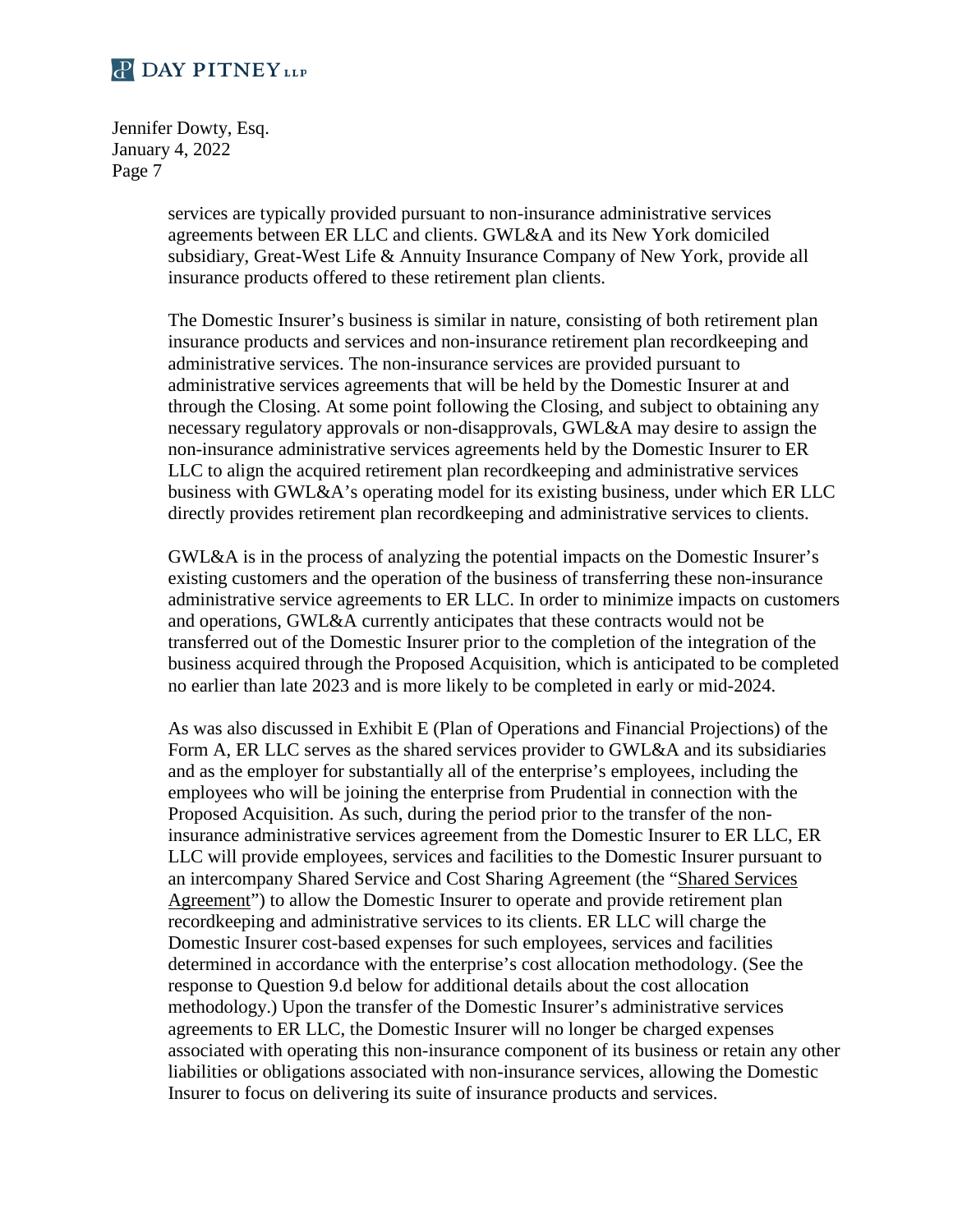Jennifer Dowty, Esq. January 4, 2022 Page 8

> The fee income earned from the provision of retirement plan recordkeeping and administrative services is included in the Miscellaneous Income set forth in the Domestic Insurer's Pro Forma Statutory Financial Statements filed with the Form A (the "Pro Forma Financials"). In 2024, the Domestic Insurer is projected to earn approximately \$489 million of Miscellaneous Income. Based on GWL&A's due diligence review of the Domestic Insurer's business, GWL&A estimates that roughly \$300 million of that projected Miscellaneous Income consists of retirement plan administration fee income. Based on GWL&A's experience from its own business and prior transactions, GWL&A estimates that expenses associated with the provision of retirement plan recordkeeping and administrative services equal approximately 75% of the fee income earned from providing such services, or approximately \$225 million of the Domestic Insurer's total Other Expenses of \$391 million projected for 2024 in the Pro Forma Financials. The reduction in the Domestic Insurer's Net Income resulting from the removal of retirement plan fee income from Miscellaneous Income and of associated expenses from Other Expenses would be offset through reduced dividends from the Domestic Insurer to GWL&A to ensure that the Domestic Insurer's capital growth rate and surplus are not negatively impacted by the transfer of the non-insurance business to ER LLC. In addition, no investment assets or capital would be transferred to ER LLC in connection with the transfer of the non-insurance business to ER LLC, and as a result, there would be no immediate or long-term impact on the Domestic Insurer's net assets, surplus or capital position as a result of the transfer.

*b. It is stated that there are no immediate plans to change the location of the Domestic Insurer's statutory home office. In addition, you state that there are approximately 379 employees, residing in Connecticut. As part of our approval process we will require a commitment letter stating that the level of Connecticut employees of the Domestic Company will remain the same or above the current level four years post-closing.*

The Applicants understand and acknowledge that the Department will require an employment commitment letter as part of the approval process. The Applicants look forward to working with the Department to determine the appropriate commitment.

*c. In the event that this transaction is approved, the Department will request quarterly meetings with the Domestic Insurer Management along with board representation as we continue to assess the transition process.*

The Applicants acknowledge that the Department will request quarterly meetings with Domestic Insurer management and representatives from the board as the Department continues to assess the transition process.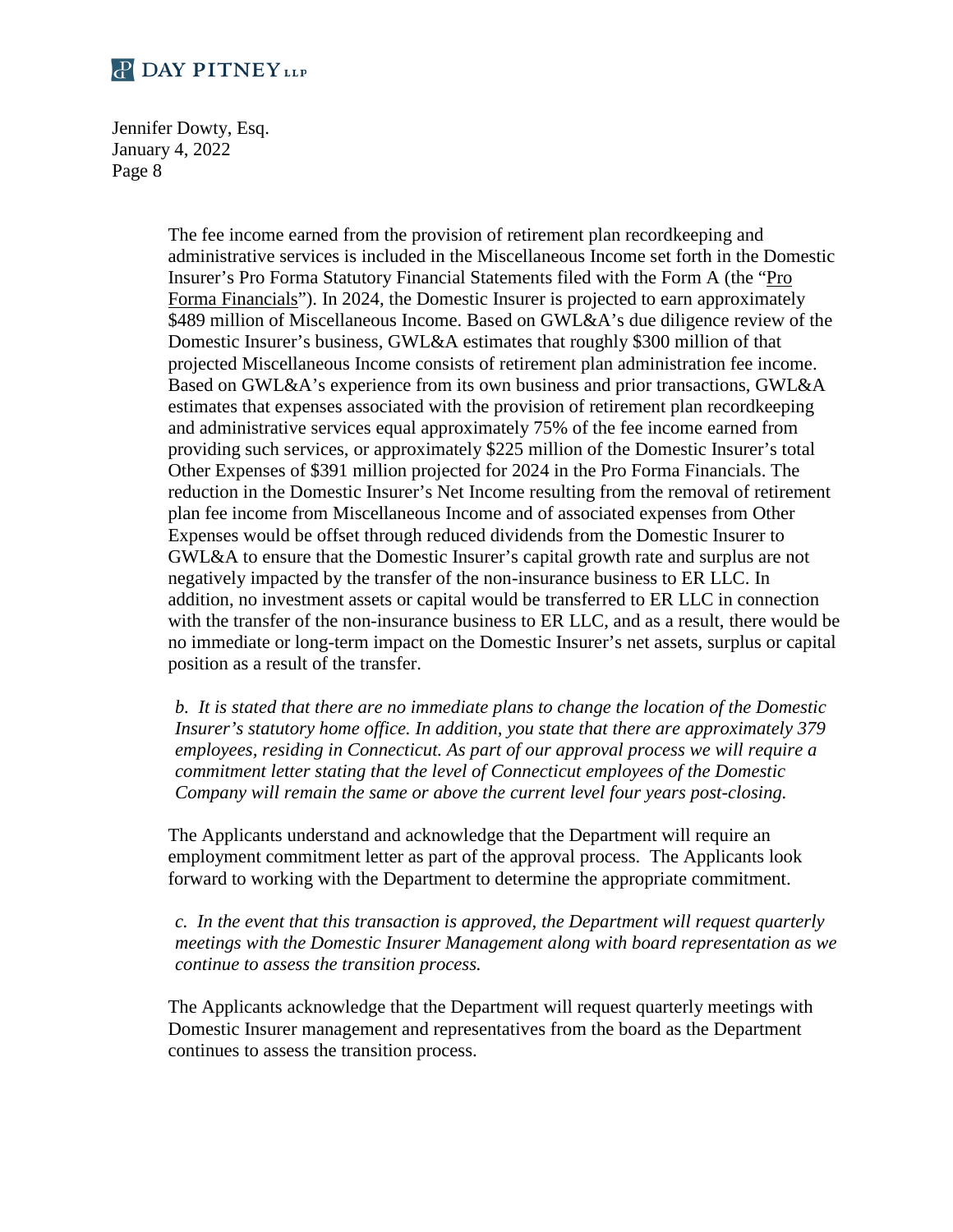Jennifer Dowty, Esq. January 4, 2022 Page 9

> *d. The Applicant lists several Affiliated Agreements that would have to be preapproved by the Department. Please elaborate on your shared Service and Cost Allocation Sharing Agreement. Specifically, please confirm that it is a cost allocation methodology being contemplated and no profit margin embedded.*

> As described at Exhibit E (Plan of Operations and Financial Projections) of the Form A, GWL&A, Empower Retirement LLC, and other GWL&A subsidiaries provide services to one another pursuant to the Shared Service Agreement. At Closing, and subject to the Department's non-disapproval pursuant to Section 38a-136 of the Connecticut General Statutes, the Domestic Insurer will join the existing Shared Services Agreement or will enter into a similar agreement with GWL&A, ER LLC and certain other GWL&A subsidiaries pursuant to which ER LLC and the other parties thereto would provide services to the Domestic Insurer including accounting, banking, investments, human resources, benefit plan administration, tax, legal, compliance, information technology systems and security, marketing, insurance business services, retirement plan administration and recordkeeping services, and other services as necessary, as well as employees and facilities required by the Domestic Insurer to manage and operate its business.

> The Shared Services Agreement requires that all charges for services provided thereunder be based on cost with no profit factor built into the cost and that expenses for shared services be allocated to the recipient of the services in accordance with a method of cost allocation that conforms with SSAP No. 70.

> *e. Please describe any changes anticipated in investment strategy. Specifically, you state that GWL&A anticipates making allocations to below investment grade assets and equity/alternatives/LP's in line with applicable investment policies. It appears the Applicant has a more aggressive investment policy than the Domestic Insurer.*

GWL&A has reviewed the current investments of the Domestic Insurer and discussed the Domestic Insurer's investment strategy relative to its liabilities. GWL&A believes that, overall, the Domestic Insurer's investment strategy is closely aligned with GWL&A's Investment Policy and current strategy. GWL&A noted close alignment in current allocations to its core investment categories including public bonds, commercial mortgages and private placements as well as certain types of alternative investments and credit linked obligations. GWL&A noted during its review of the Domestic Insurer's practices that it may increase allocations to certain asset classes but does not believe these differences make GWL&A's strategy materially more "aggressive" or risky than the Domestic Insurer's current strategy. Given the proprietary and confidential nature of both GWL&A's and the Domestic Insurer's Investments Policies, GWL&A can provide additional details, including GWL&A's current Investment Policy, to the Department for in camera review if requested.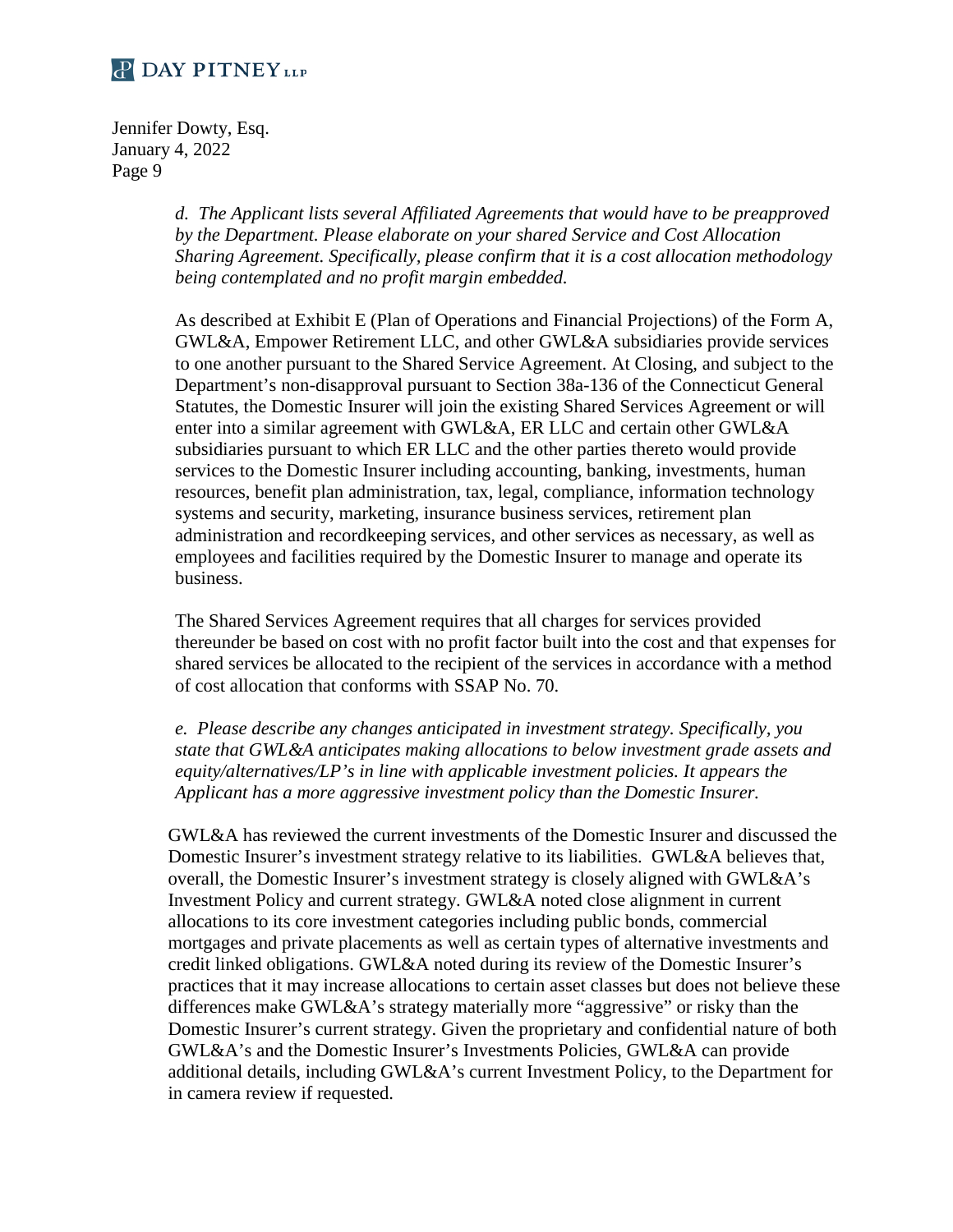Jennifer Dowty, Esq. January 4, 2022 Page 10

> *f. Please provide more detail on due diligence performed when assessing the cultural fit between the Domestic Insurer and the Applicants.*

> GWL&A conducted extensive due diligence regarding the FSS Business, of which the Domestic Insurer is an integral component, both prior to and after signing the Master Transaction Agreement. A primary focus of the due diligence process was assessing Prudential's cultural values and treatment of its clients and employees. The due diligence process began with a review of information provided by Prudential and a number of meetings between GWL&A's and Prudential's senior management and continued through interviews with leaders across the FSS Business and review of additional documentation provided in response to inquiries and requests. GWL&A's management conducted an extensive review of Prudential's employment practices, including stated company values, employee policies, and benefits and compensation practices, and gathered information regarding employee engagement and leadership strength in the FSS Business. GWL&A's management also analyzed the business practices, processes and policies of the FSS Business to determine its alignment with GWLA's existing business.

> Throughout the due diligence process and ongoing work towards execution of the transaction, GWL&A's and Prudential's management have worked closely and effectively together, evidencing strong cultural alignment. GWL&A's management has been struck by the similarities to GWL&A's own values and mission statement. In particular, GWL&A is impressed by Prudential's commitment to the following values, all of which are closely aligned with GWL&A's core commitments to its existing customers, employees and business partners: (1) service excellence – a focus on a level of service delivery that produces the highest possible customer satisfaction and retention scores; (2) financial wellness – developing customer experiences that focus on helping individual participants address the challenges they face across their financial lives; (3) continuous improvement – constantly evaluating the operating environment and service model with a focus on "being easy to do business with"; and (4) "people first" decision making – a commitment to putting the needs of clients and employees first when making critical decisions regarding the conduct of the business before and after the Closing.

> Based on the due diligence process and subsequent close engagement with leaders and employees throughout the Prudential organization and FSS Business, GWL&A's management is confident there is strong alignment of cultural values, client commitments and business processes and practices between the two organizations. In addition, GWL&A has determined that the FSS Business is functionally and operationally very similar to GWL&A's existing business. As a result, GWL&A anticipates that the Proposed Acquisition and integration of the FSS Business will be conducted as seamlessly as is possible in the context of a large-scale business acquisition and will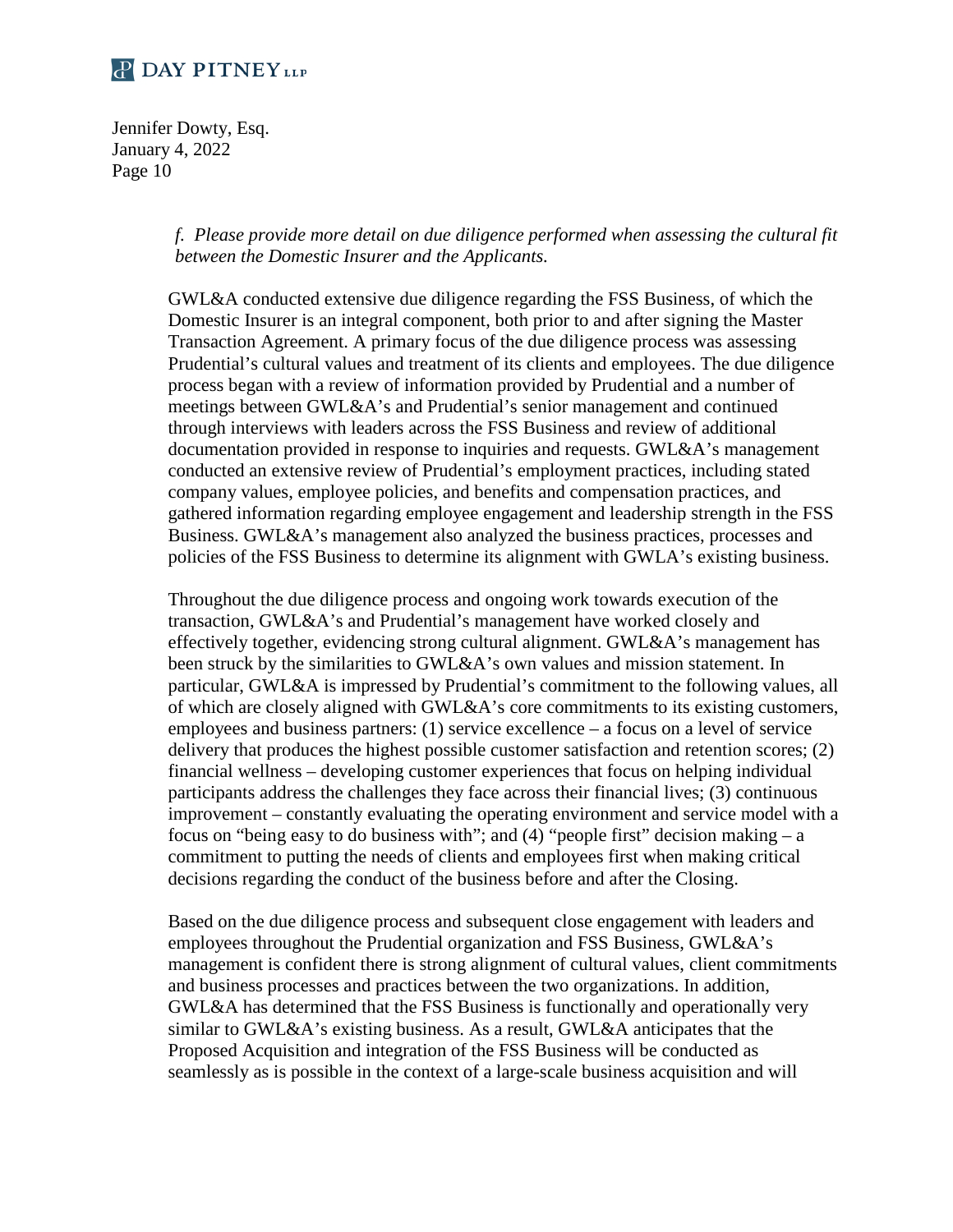Jennifer Dowty, Esq. January 4, 2022 Page 11

> result in positive outcomes for the clients and employees of the FSS Business, as well as for GWL&A's employees, clients and stakeholders.

*g. The Domestic Insurer's Pro Forma Statutory Income Statement projects a material increase in Net Premiums in the year 2024. Please describe the rationale of the increase by line of business. Additionally, material changes in Surrender Benefits and Other Fund Withdrawals were noted along with Net Transfer (to) or from Separate Accounts Net of Reinsurance. Please provide details.*

The material increase in Net Premiums and the related material changes in Surrender Benefits and Other Fund Withdrawals and Net Transfer (to) from Separate Accounts Net of Reinsurance between 2023 and 2024 projected in the Pro Forma Financials are driven primarily by the transition from the "shock loss" period of anticipated business contraction following the Closing in 2022 and 2023 to normalized organic growth in the Domestic Insurer's business and assets under management ("AUM") in 2024 and thereafter. As was discussed in the assumptions provided with the Pro Forma Financials, GWL&A expects that during the first two years following the Closing, the Domestic Insurer's business will experience shock loss as clients who are dissatisfied with the Proposed Acquisition choose to withdraw assets at a rate in excess of new contributions from existing clients, resulting in net decreases in the AUM of the Domestic Insurer's separate accounts during 2022 and 2023. Beginning in 2024, GWL&A anticipates shock loss will have subsided and the business will return to organic growth in separate account AUM comparable to the Domestic Insurer's organic growth rate prior to the Proposed Acquisition.

The anticipated shock loss contraction in separate account AUM drives the projected Net Transfers (to) from Separate Accounts Net of Reinsurance of \$(2,955) million in 2022 and \$(5,217) million in 2023. However, beginning in 2024, after shock loss has subsided, GWL&A anticipates that the Domestic Insurer's business and separate account AUM will begin growing organically at a rate of approximately 1.9% per year. This anticipated growth will be driven by normal course contributions from existing separate account clients in excess of normal course withdrawals, resulting in Net Transfers (to) from Separate Accounts Net of Reinsurance of \$989 million in 2024.

For purposes of the Pro Forma Financials, GWL&A made a simplifying assumption to present the changes driven by separate account AUM contraction in 2022 and 2023 and AUM growth in 2024 on a net basis in the income statement in lieu of estimating the gross amount of premiums and surrenders during each period. As such the projected decreases in separate account AUM of \$2,955 million and \$5,217 million in 2022 and 2023, respectively, were included in Surrender Benefits and Other Funds Withdrawals in the income statement, and the projected increase in separate account AUM of \$989 million in 2024 was included in Net Premium in income statement.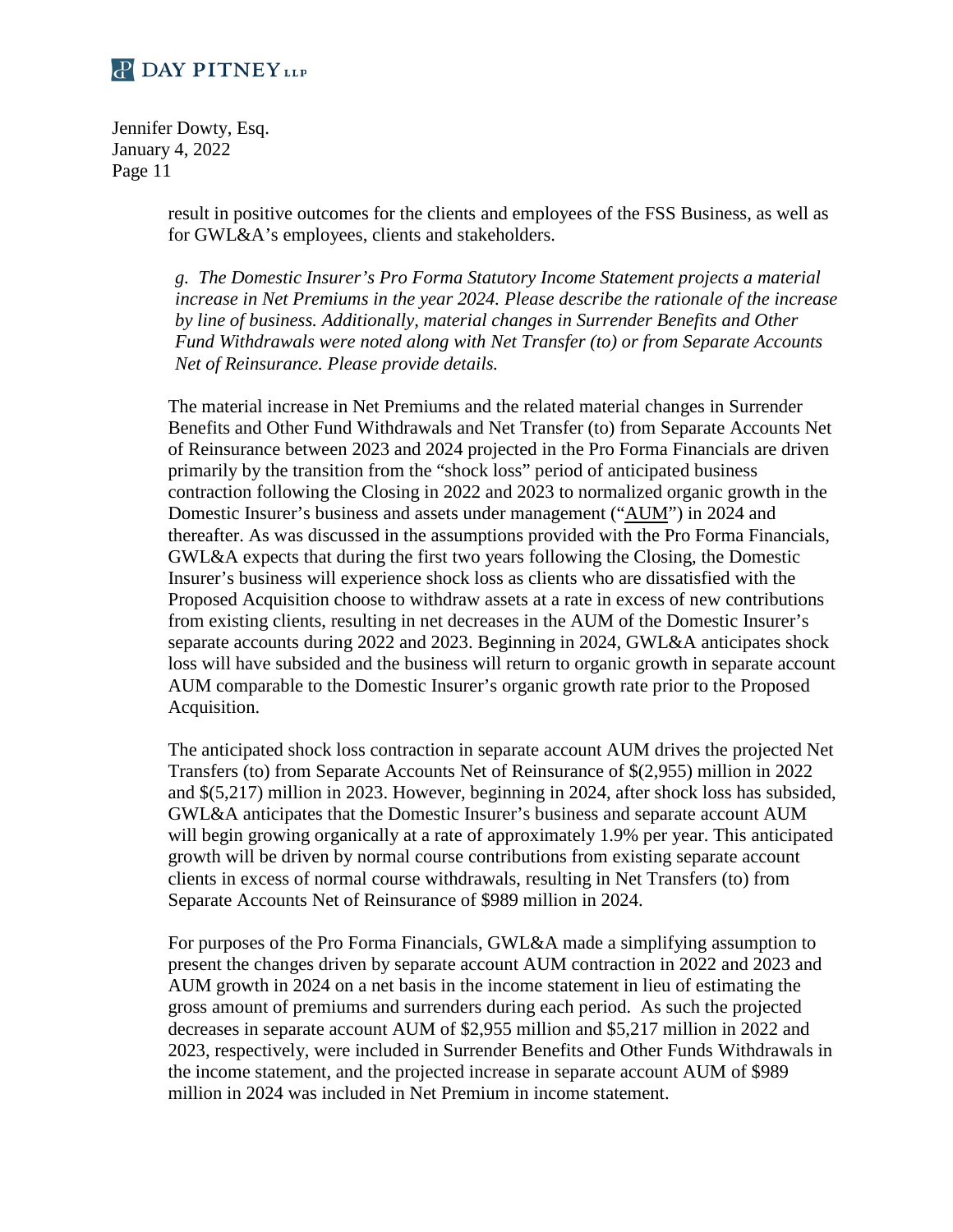Jennifer Dowty, Esq. January 4, 2022 Page 12

*10. Please provide an update of how AM Best is receiving this Proposed Acquisition. Provide implications of any downgrades and triggers which may affect any contracts post-closing.*

The Applicants place a high priority on maintaining class-leading financial strength and credit ratings and engage in regular communication with ratings agencies, including AM Best. The Applicants consulted with all of the applicable ratings agencies regarding the proposed transaction prior to signing the Master Transaction Agreement. In a press release dated July 21, 2021, AM Best stated that its ratings of GWL&A and Lifeco will not be negatively impacted by the Proposed Acquisition or the related financing transactions.<sup>1</sup> In a press release dated July 22, 2021, AM Best stated that the Proposed Acquisition will not have a negative impact on its rating of the Domestic Insurer and is anticipated to have positive implications for the Domestic Insurer's rating.<sup>2</sup> As a result, the Applicants do not anticipate that any contracts containing ratings-based covenants or triggers will be impacted by the execution of the Proposed Acquisition.

### *11. In the unlikely event our Domestic Insurer has a solvency issue (either liquidity or capital) provide the likely originating entity capital needs can be drawn from.*

In the unlikely event the Domestic Insurer was to experience a solvency issue of any kind, GWL&A, working in consultation with the other Applicants, would evaluate the causes of the issue and take appropriate corrective actions to ensure the Domestic Insurer's continued solvency. Subject to obtaining any necessary regulatory approvals, possible corrective actions could include:

- Contribution of additional capital to the Domestic Insurer sourced from GWL&A or other Applicants. GWL&A and certain other Applicants have access to a wide range of options for sourcing additional capital if necessary, including existing credit facilities held by GWL&A, Lifeco U.S., Lifeco and other affiliates, relationships with banks and other lenders from whom additional short-term financing could be obtained, and the ability to access capital markets to obtain additional long-term debt financing.
- Execution of new surplus notes or additional K-Notes by the Domestic Insurer.
- Entry into affiliate or third-party reinsurance transactions.
- Changes to the Domestic Insurer's products, hedging program or investment strategy, to the extent any of them were a contributing factor to the solvency issue.

<sup>2</sup> See AM Best Press Release dated July 22, 2021 available at:

<sup>&</sup>lt;sup>1</sup> See AM Best Press Release dated July 21, 2021 available at:

https://news.ambest.com/presscontent.aspx?altsrc=108&refnum=30967

https://news.ambest.com/presscontent.aspx?altsrc=108&refnum=30972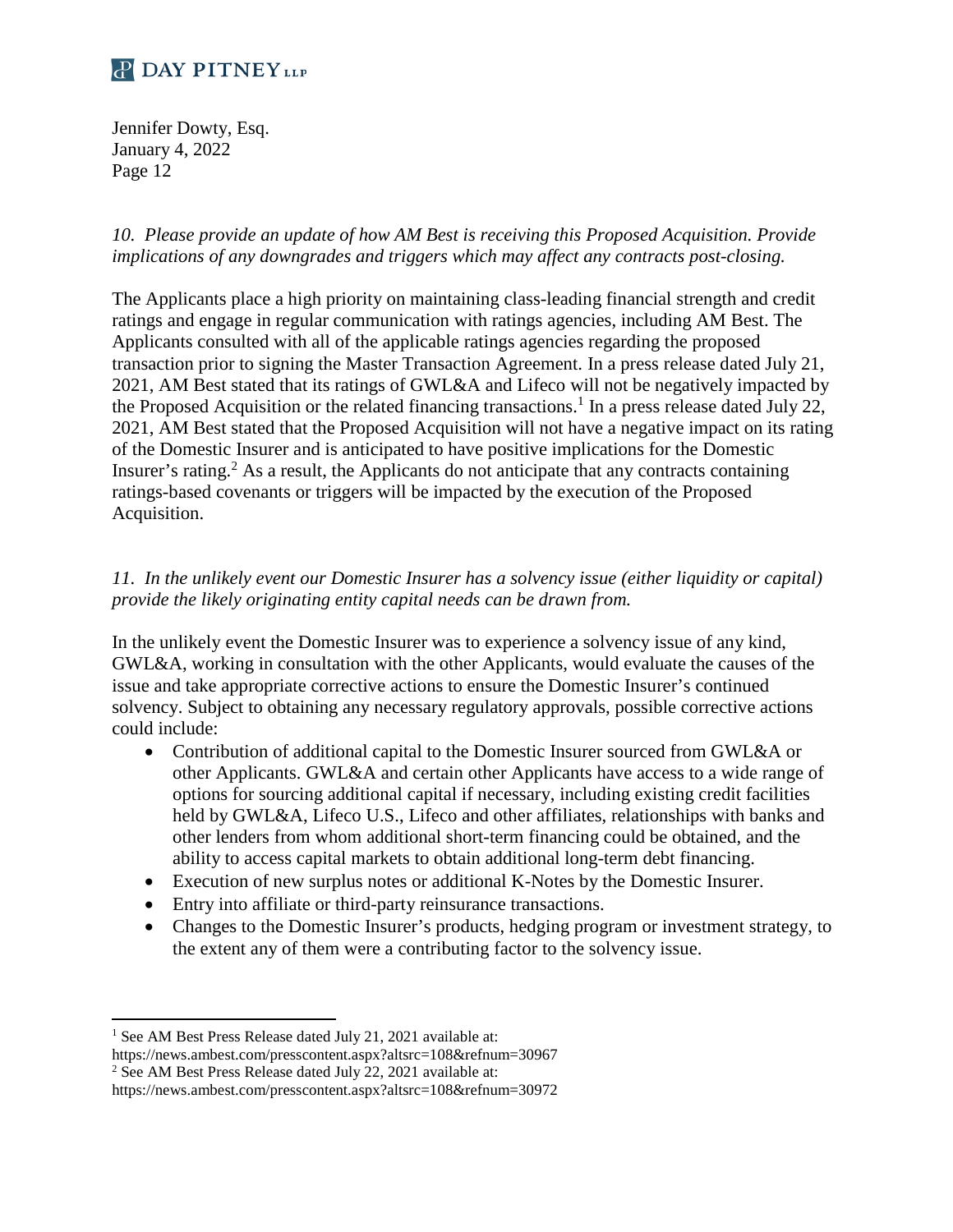Jennifer Dowty, Esq. January 4, 2022 Page 13

### **ITEM 12. FINANCIAL STATEMENTS AND EXHIBITS**

*12. It is noted that the Applicants have requested the following entities file unaudited financial statements: GWL&A Financial Inc., Great-West Lifeco U.S. LLC, Great -West Financial (Nova Scotia) Co., Pansolo Holding Inc. and the Desmarais Family Residuary Trust. As the Department contemplates our decision please verify the following:* 

*a. The financial results of all of the above-mentioned entities (excluding the Trust) are taken into consideration by the Applicants' outside audit firm when consolidating.*

The Applicants confirm that GWL&A Financial, Lifeco U.S. and GW Nova Scotia are wholly owned subsidiaries of Lifeco and are fully consolidated into the audited annual financial statements and unaudited quarterly financial statements of Lifeco. As such, these entities are taken into consideration by Lifeco's independent outside audit firm, Deloitte & Touche, as part of its annual audit of Lifeco's financial statements.

As described in the Form A, Pansolo is an owner of Power Corporation and, as such, is not subject to consolidation into the audited financial statement of any of the other Applicants. The audited financial statements of Pansolo contain confidential and proprietary information reflecting Pansolo's investment valuations, strategy and decisions and which derive independent economic value from not being generally known to other persons who can obtain economic value from its disclosure or use and which is treated as confidential by Pansolo, as well as confidential information regarding the private affairs and interests of the Desmarais family. The Applicants therefore request to submit unaudited condensed financial statements which accurately reflect the information contained in the audited statements but do not disclose this confidential information. The Applicants will provide the audited financial statements to the Department for in camera review.

#### *b. Regarding GWL&A Financial Inc., please provide details as to the change in reporting requirements effective 2018.*

GWL&A Financial is a holding company with no operations outside of its participation in certain intercompany and third-party financing transactions in support of GWL&A and its subsidiaries. Until mid-2018, GWL&A Financial was party to a Letter of Credit Facility Agreement (the "LOC Agreement") with Citibank, which was entered into with respect to and in support of the operations of one of GWL&A's subsidiaries and was unrelated to GWL&A's business.

Pursuant to the LOC Agreement, GWL&A Financial was required to produce and deliver annual audited financial statements to Citibank. This was the sole purpose for which GWL&A Financial was producing audited financial statements. During 2018, the LOC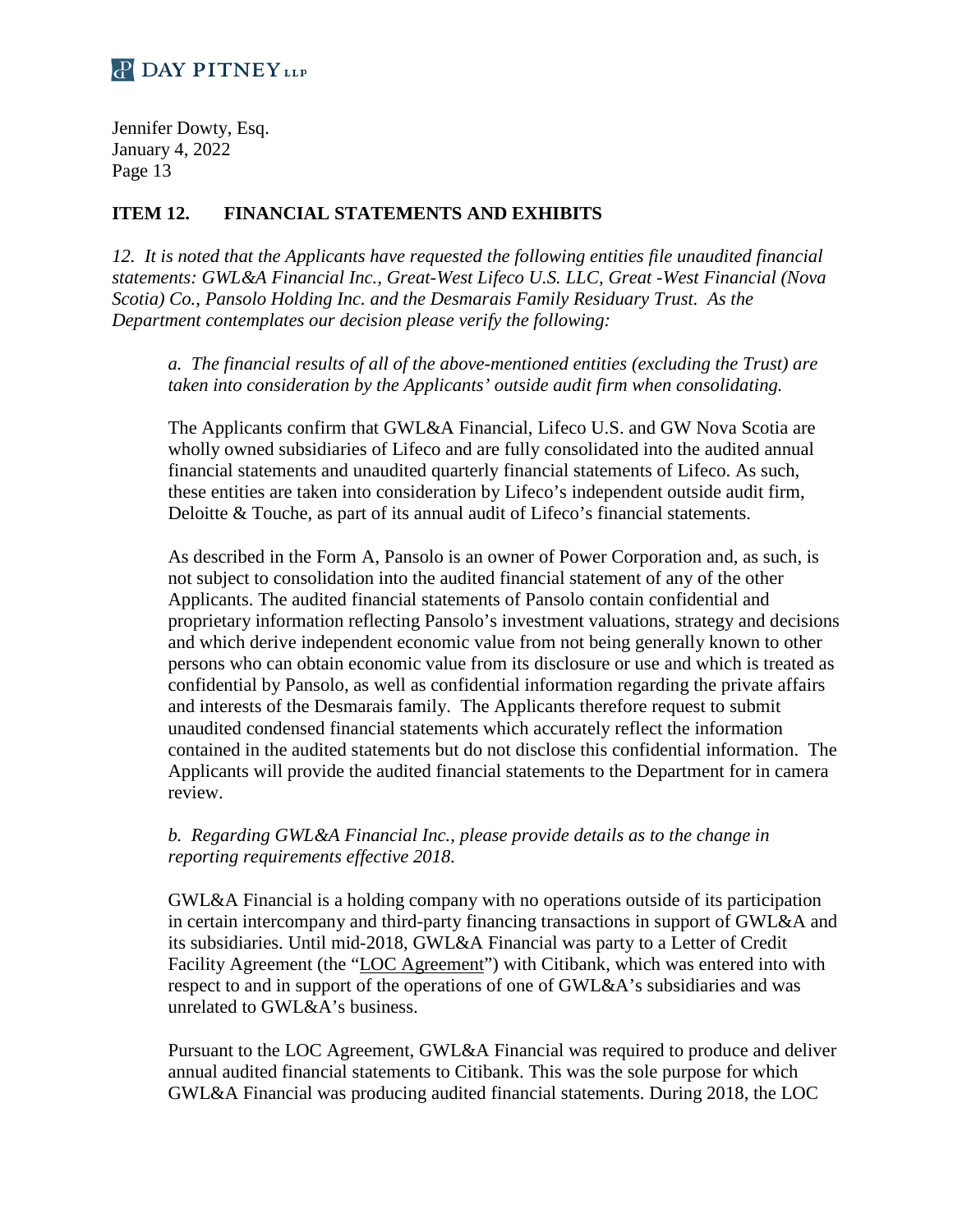Jennifer Dowty, Esq. January 4, 2022 Page 14

> Agreement was terminated, which removed the need for GWL&A Financial to produce audited financial statements. As a result, GWL&A Financial ceased producing audited financial statements, effective as of the year end 2018 financial reporting cycle, in order to reduce costs and labor expended on the production of audited financial statements.

*c. It appears that Great-West Lifeco U.S. LLC acts as an active insurance carrier. Please provide justification as to why an audited statement is not required.*

Lifeco U.S. is not, and never has been, an insurance carrier. The unaudited financial statements of Lifeco U.S. provided in the Form A are consolidated financial statements that include the operations and financial results of GWL&A and its subsidiaries. As a result, Lifeco U.S.'s financial statements include certain line items normally associated with an insurance carrier.

*13. If the Department deems that all of the unaudited statements as acceptable, be reminded that in order to complete the filing, attestations from the appropriate officer will be required.*

The Applicants understand and acknowledge that officer attestations are required for unaudited statements. Officer attestations have been provided for unaudited statements that were submitted at Exhibits F-2, F-3, F-4, F-5, F-6, F-7, F-8, and F-9 of the Form A, and officer attestations will also be provided for any unaudited statements that are submitted to supplement the Application and keep it current.

### **ITEM 14. OTHER INFORMATION**

*14. Please provide copies of all other regulatory filings made by the Applicants in connection with the Proposed Acquisition. With regard to other state and international insurance regulators' the equivalent of our Form A, without exhibits, is appropriate and will comply with this requirement.* 

The Applicants will provide copies of all other regulatory filings made by the Applicants in connection with the Proposed Acquisition for in camera review to determine the appropriate submission in the Amended and Restated Form A.

*15. Please provide a copy of the Applicants' Hart-Scott Rodino filing, without exhibits. Please provide an update as to the filing status.* 

The Applicants will provide a copy of the Hart-Scott-Rodino filing subject to redaction of certain information as agreed with the Department following in camera review.